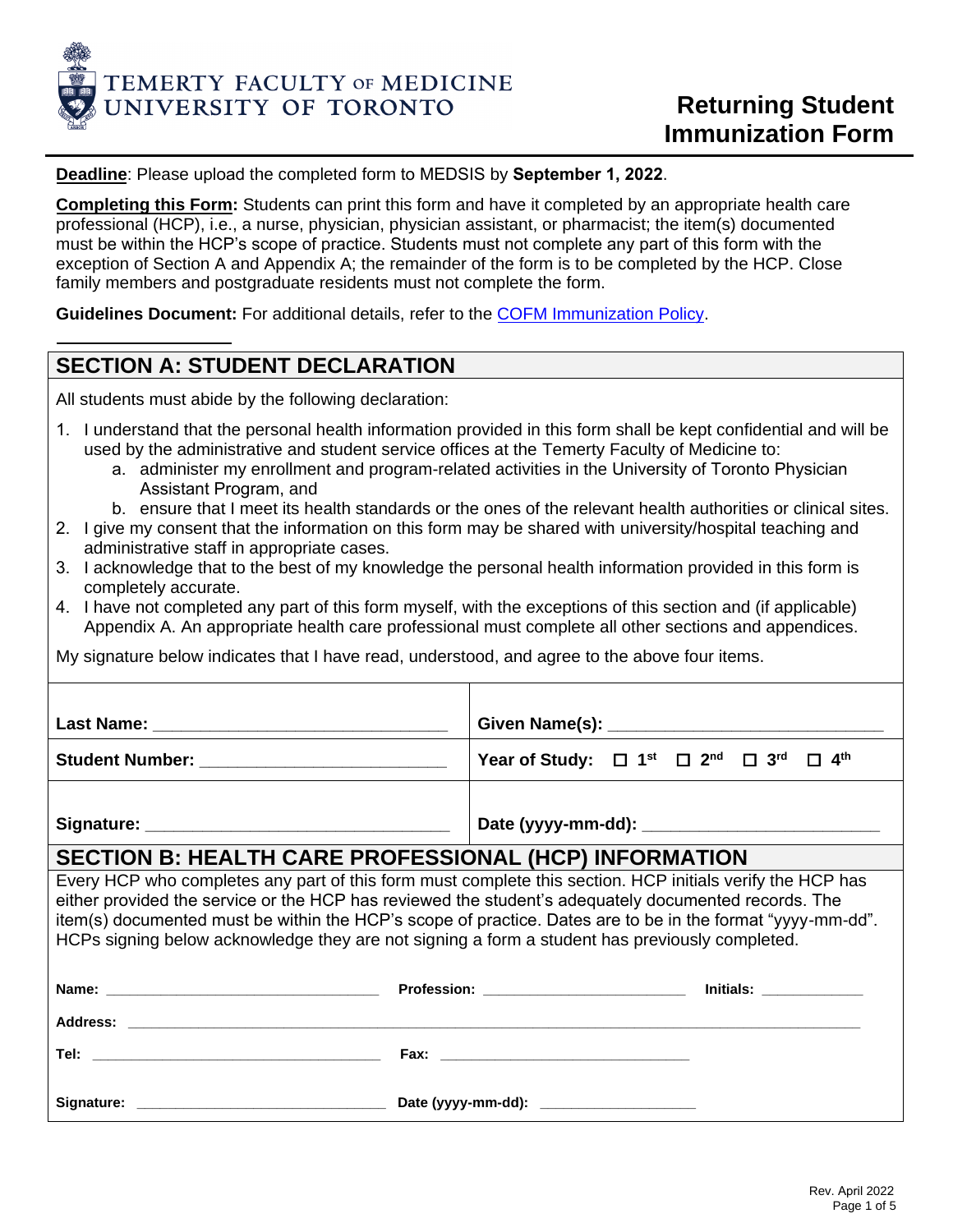# **SECTION C: TUBERCULIN TEST**

| 1. TB History: Does the student have ANY of the following: a previous history of a positive<br>tuberculin skin test (TST); a clear history of blistering TST reaction; a positive interferon gamma<br>release assay (IGRA) test; a previous diagnosis of TB disease or TB infection; a history of<br>treatment for TB disease or infection?       |                                                                                                                                                                                       |                           |                              |                                                                         |                     |
|---------------------------------------------------------------------------------------------------------------------------------------------------------------------------------------------------------------------------------------------------------------------------------------------------------------------------------------------------|---------------------------------------------------------------------------------------------------------------------------------------------------------------------------------------|---------------------------|------------------------------|-------------------------------------------------------------------------|---------------------|
|                                                                                                                                                                                                                                                                                                                                                   | $\Box$ Yes – The student should not have a repeat TST. Go to Appendix A.                                                                                                              |                           |                              |                                                                         |                     |
|                                                                                                                                                                                                                                                                                                                                                   | $\Box$ No – Proceed to Questions 2-4.                                                                                                                                                 |                           |                              |                                                                         |                     |
|                                                                                                                                                                                                                                                                                                                                                   | 2. Most Recent TST: For returning students without a positive TB history, documentation of a one-<br>step TST within 12 months of the 2021-2022 academic year start date is required. |                           |                              |                                                                         |                     |
| Recent                                                                                                                                                                                                                                                                                                                                            | Date Given<br>(yyyy-mm-dd)                                                                                                                                                            | Date Read<br>(yyyy-mm-dd) | Millimeters of<br>Induration | Interpretation<br>according to<br>Canadian TB<br>Standards <sup>1</sup> | <b>HCP Initials</b> |
| <b>TST</b>                                                                                                                                                                                                                                                                                                                                        |                                                                                                                                                                                       |                           |                              |                                                                         |                     |
|                                                                                                                                                                                                                                                                                                                                                   | Students found to have a positive TST also must complete and attach the Tuberculosis<br>Awareness, and Signs and Symptoms Self-Declaration Form (Appendix A).                         |                           |                              |                                                                         |                     |
|                                                                                                                                                                                                                                                                                                                                                   | 3. Provide responses to the following three statements regarding the student's experiences since<br>admission to medical school:                                                      |                           |                              |                                                                         |                     |
|                                                                                                                                                                                                                                                                                                                                                   | $\Box$ Yes $\Box$ No The student had significant <sup>1</sup> exposure to an individual diagnosed with infectious<br>TB disease                                                       |                           |                              |                                                                         |                     |
| The student spent time in a clinical setting with high risk of exposure to<br>$\Box$ Yes $\Box$ No<br>infectious TB (e.g., international electives)                                                                                                                                                                                               |                                                                                                                                                                                       |                           |                              |                                                                         |                     |
|                                                                                                                                                                                                                                                                                                                                                   | $\Box$ Yes $\Box$ No The student lived or worked in an area of the world with high TB incidence <sup>2</sup>                                                                          |                           |                              |                                                                         |                     |
| If "Yes" applies to the student on one or more of these three statements, the student must<br>complete the Tuberculosis Awareness, and Signs and Symptoms Self-Declaration Form<br>(Appendix A).                                                                                                                                                  |                                                                                                                                                                                       |                           |                              |                                                                         |                     |
| 4. Chest X-ray: If a student has a positive TST documented or any other positive TB history, the<br>student must have a chest X ray dated subsequent to the positive TST or other positive TB<br>history. A routine repeat or recent chest X-ray is not required unless there is a medical<br>indication (e.g., symptoms of possible TB disease). |                                                                                                                                                                                       |                           |                              |                                                                         |                     |
| <b>Chest X-ray required?</b>                                                                                                                                                                                                                                                                                                                      |                                                                                                                                                                                       |                           |                              |                                                                         |                     |
| <b>Yes</b> – Attach the report<br>$\Box$<br>(Or letter from a TB physician specialist or TB clinic report describing the film)                                                                                                                                                                                                                    |                                                                                                                                                                                       |                           |                              |                                                                         |                     |
| <b>No</b><br>ப                                                                                                                                                                                                                                                                                                                                    |                                                                                                                                                                                       |                           |                              |                                                                         |                     |
| If any abnormalities of the lung or pleura are noted on the chest X-ray report, documentation from a<br>physician is required. Physicians may use the Explanation of Radiographic Findings (Appendix C)<br>form or attach a letter to explain the findings.                                                                                       |                                                                                                                                                                                       |                           |                              |                                                                         |                     |
|                                                                                                                                                                                                                                                                                                                                                   |                                                                                                                                                                                       |                           |                              |                                                                         |                     |

<sup>&</sup>lt;sup>1</sup> Whether an exposure was significant and requires follow-up testing should be determined by the occupational health unit in the facility, or public health unit in the local jurisdiction of the exposure.

<sup>&</sup>lt;sup>2</sup> For a definition of high incidence countries refer to "AFMC Student Portal Immunization and Testing Guidelines" [\(https://afmcstudentportal.ca/immunization\)](https://afmcstudentportal.ca/immunization).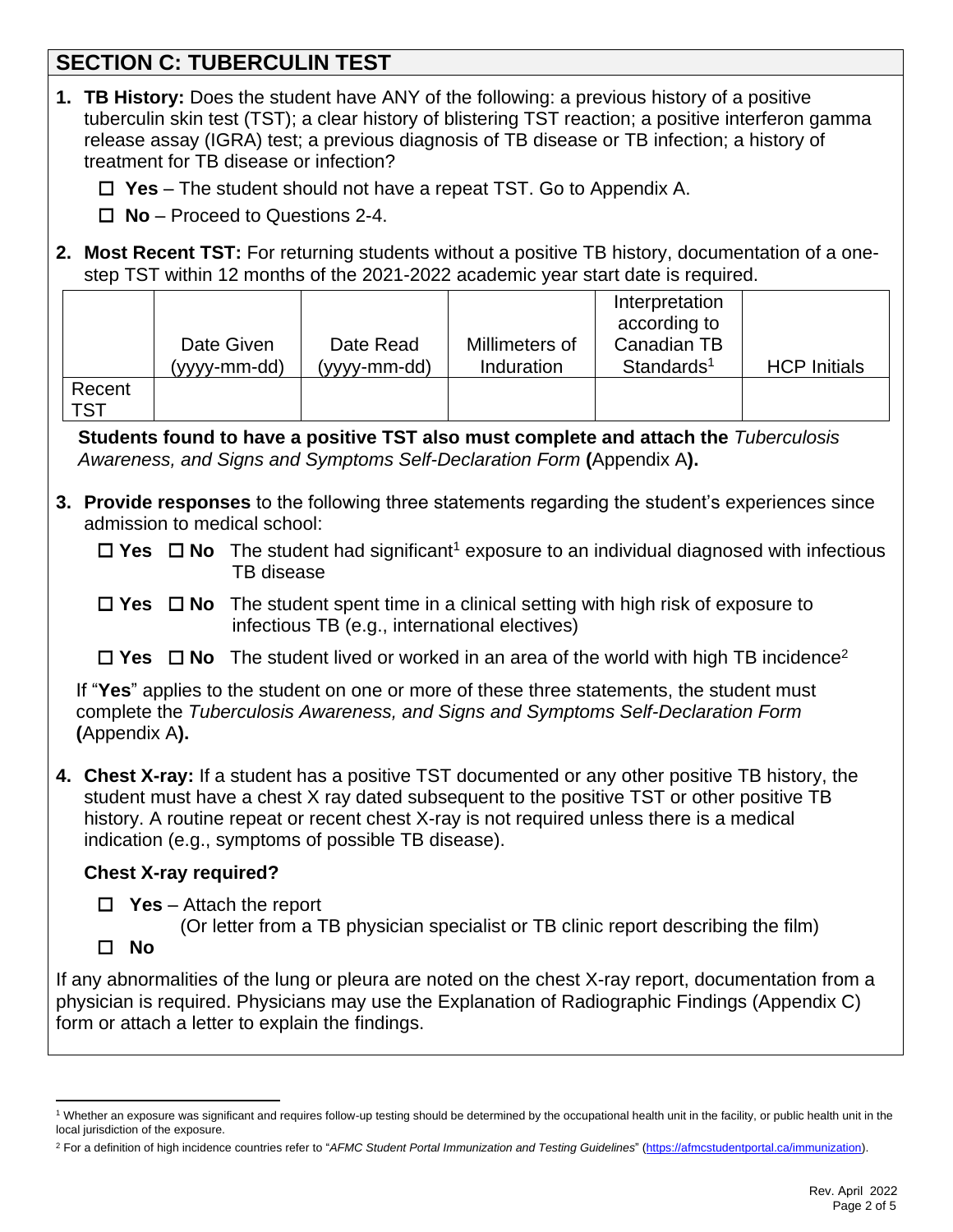# **SECTION D: NOVEL CORONAVIRUS DISEASE 2019 (COVID-19)**

In addition to the other required vaccinations, we are requiring information on COVID-19 vaccination status. This is consistent with the **COFM Guidelines**, in the interests of preventing and reducing the transmission of COVID-19 at a hospital or other placement site, and to satisfy possible requirements for COVID-19 vaccination status information by specific hospitals or other placement sites. For these purposes, and consistent with both the COFM Guidelines and the provincial approach to [immunization policies more generally,](https://www.ontario.ca/laws/regulation/900965#BK4) we are requiring proof of vaccination of each dose of COVID-19 vaccine (of a two-dose COVID-19 vaccination series approved by WHO). If you are unable to satisfy this requirement, please contact Melissa Rodway, PA Program Coordinator, BScPA Program, program.coordinator@utoronto.ca.

Dose 1 vaccination date (yyyy-mm-dd): \_\_\_\_\_\_\_\_\_\_\_\_ HCP Initials: \_\_\_\_\_\_\_\_\_\_\_\_\_\_

Dose 2 vaccination date (yyyy-mm-dd): \_\_\_\_\_\_\_\_\_\_\_\_ HCP Initials: \_\_\_\_\_\_\_\_\_\_\_\_\_\_

You may alternatively submit a proof of your COVID-19 vaccination (your vaccination receipt which is issued to you at the time of your vaccination) along with this immunization form**.**

## **SECTION E: INFLUENZA**

An up-to-date seasonal influenza immunization is required. If vaccine is not currently available, document the immunization once vaccine becomes available (typically mid-October) and resubmit this updated form online.

Annual influenza vaccine date (yyyy-mm-dd): \_\_\_\_\_\_\_\_\_\_\_\_ HCP Initials: \_\_\_\_\_\_\_\_\_\_\_\_\_\_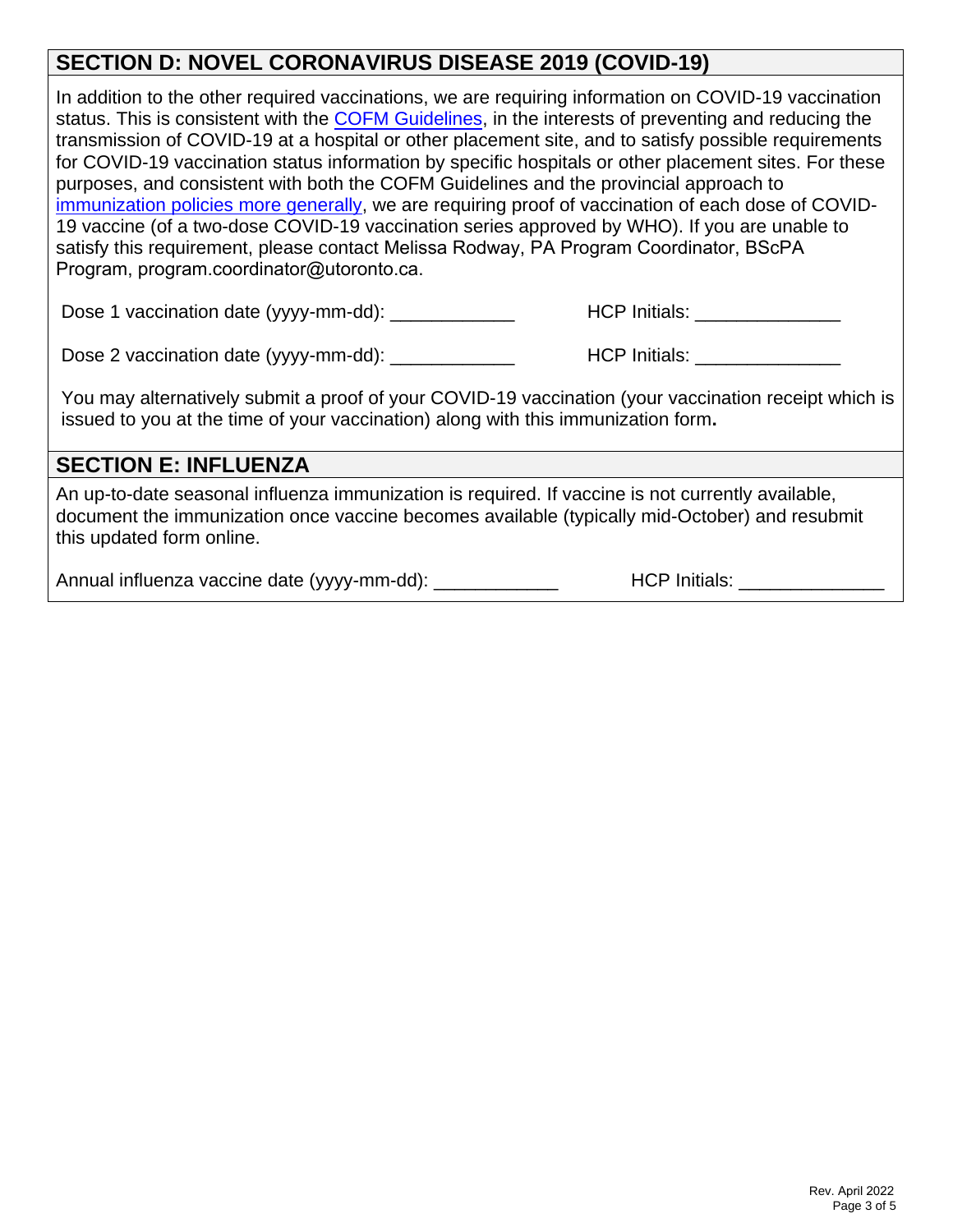

## **Appendix A: Tuberculosis Awareness, and Signs and Symptoms Self-Declaration Form**

*Note: If this appendix is not needed, please do not submit this page with the immunization form.*

### **This box is to be completed by the student.**

This section applies only to students with ONE OR MORE of the following:

- A positive tuberculin skin test (TST) AND/OR
- A positive interferon gamma release assay (IGRA) blood test AND/OR
- Previous diagnosis and/or treatment for tuberculosis (TB) disease AND/OR
- Previous diagnosis and/or treatment for TB infection AND/OR
- Students who may have had a significant exposure to infectious TB disease (defined in **Section C**)

#### **I acknowledge the following:**

- 1) Sometimes an individual with TB infection may progress to active (infectious) TB disease. I acknowledge that this can happen even for individuals who have normal chest X-rays, and for those who were successfully treated for active TB disease or latent tuberculosis infection in the past.
- 2) Possible TB disease includes one or more of the following *persistent* signs and symptoms:
	- Cough lasting three or more weeks
	- Hemoptysis (coughing up blood)
	- Shortness of breath
	- Chest pain
	- **Fever**
	- Chills
	- Night sweats.
	- Unexplained or involuntary weight loss
- 3) I have a professional duty to obtain a prompt assessment from a clinician if I develop signs and symptoms of possible TB disease.

| Do you have any of the symptoms in the above list? |                                                                                                                    |  |  |  |  |
|----------------------------------------------------|--------------------------------------------------------------------------------------------------------------------|--|--|--|--|
|                                                    | $\Box$ No I do not have any of the above symptoms at the present time.                                             |  |  |  |  |
|                                                    | $\Box$ Yes I have the following symptoms.<br>(Also attach correspondence from a clinician explaining the symptoms) |  |  |  |  |
|                                                    |                                                                                                                    |  |  |  |  |
|                                                    |                                                                                                                    |  |  |  |  |